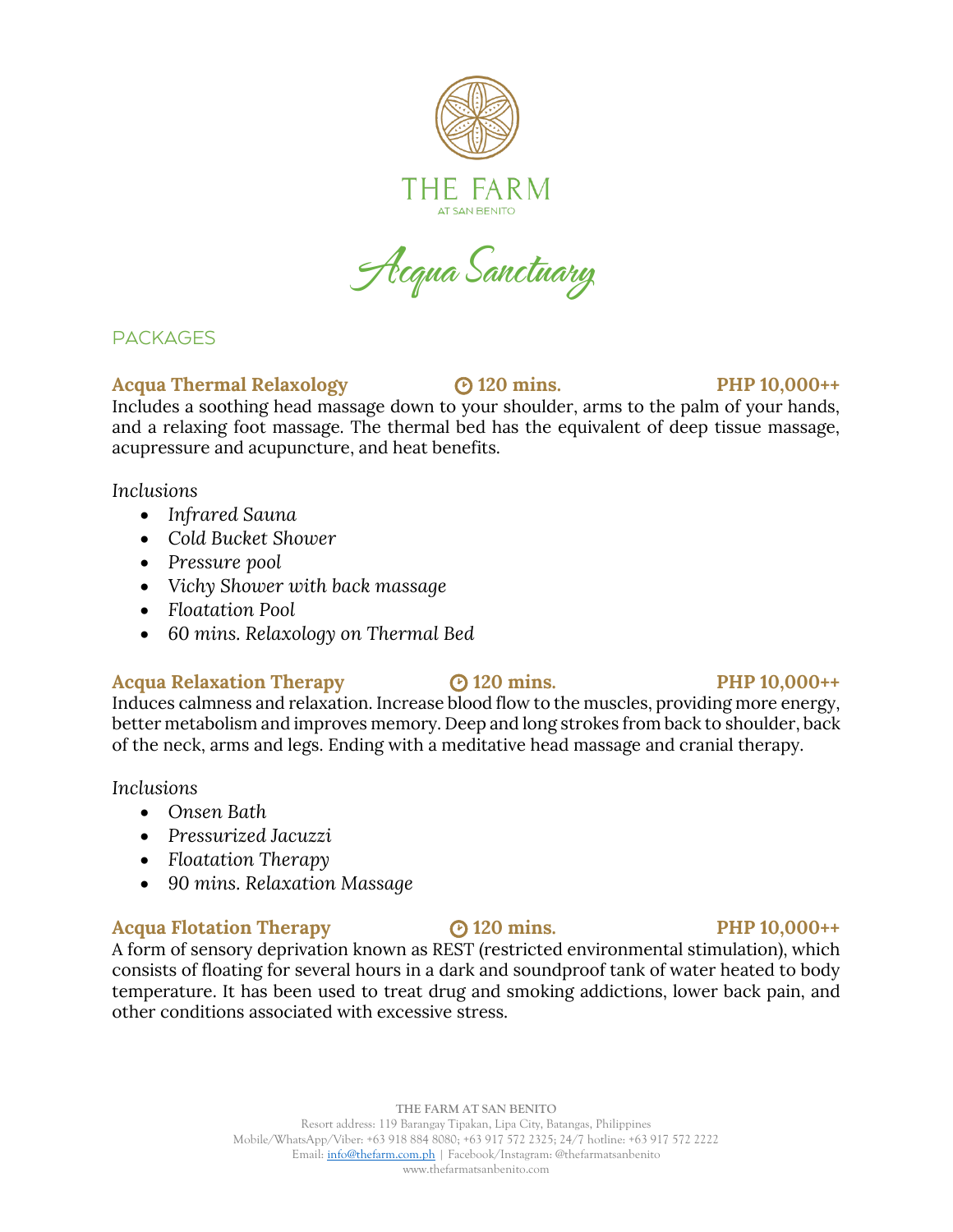

# • *90 mins. Relaxology on Thermal Bed*

• *Flotation Therapy*

**Acqua Deep Tissue Therapy 120 mins. PHP 10,000++** The warm, strong and deep pressurize water helps ease stiff joints and relax sore muscles. Followed by manipulation of the deeper layers of muscle and soft tissues in the body. It uses warm oils and direct pressure to relax the top layer of muscle.

*Inclusions*

Inclusions

- *Infrared Sauna*
- *Cold Bucket Shower*
- *Pressure Pool*
- *Vichy Shower with gentle massage on the back*
- *90 mins. Therapeutic Massage*

# **Acqua Lymphatic Therapy 120 mins. PHP 10,000++**

Reduces swelling, detoxification of the body, regeneration of tissue, reduction of chronic pain and fibromyalgia, improvement of venous conditions, relief of chronic fatigue, sinusitis, acne and allergies.

*Inclusions*

- *Dry Brushing*
- *Infrared Sauna*
- *Cold Bucket Shower*
- *Pressure Pool*
- *Flotation Therapy*
- *60 mins. of Relaxation Massage*



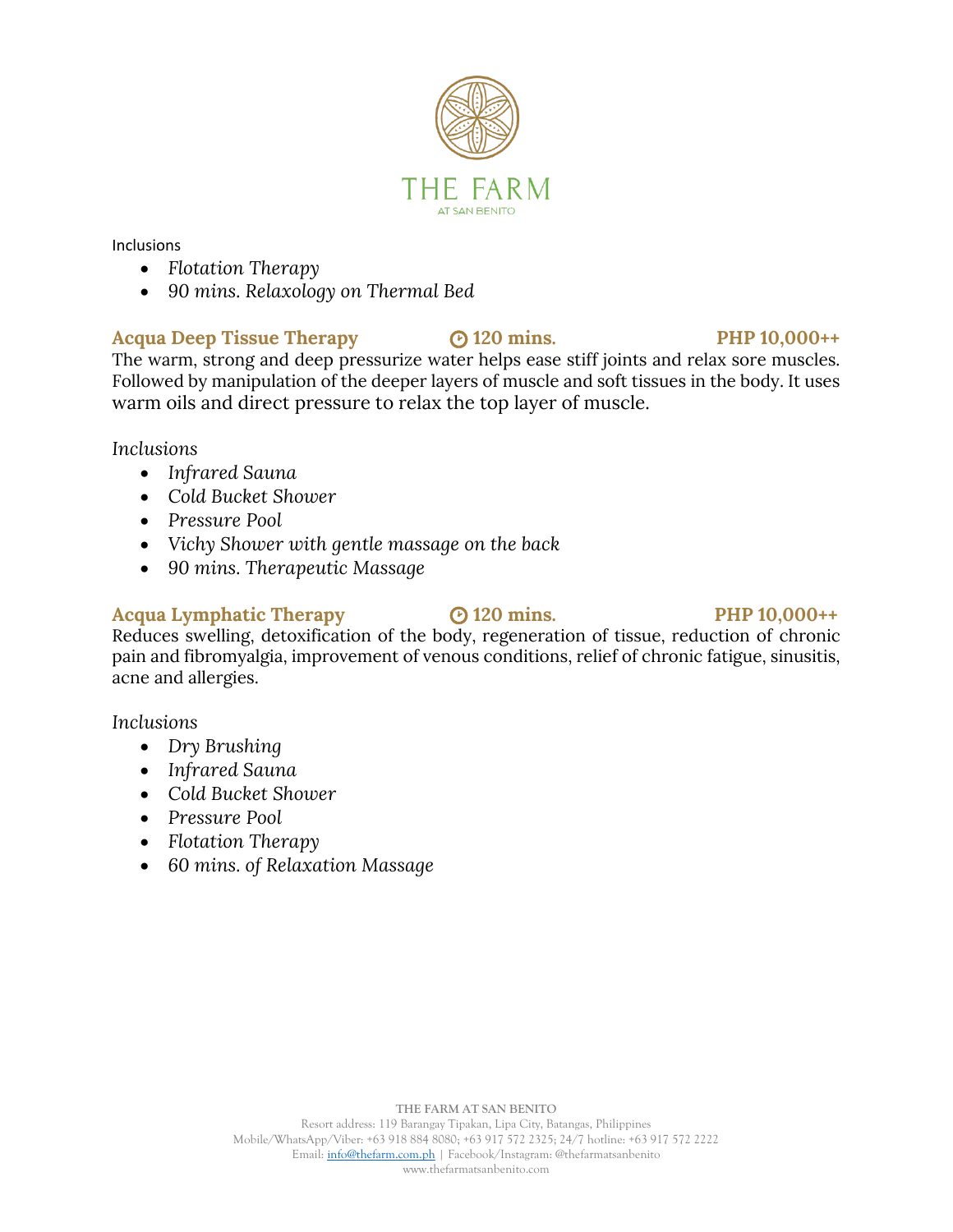

**Acqua Body Polish Therapy 120 mins. PHP 10,000++** Body wrap of your choice:

# **Blue Ternate Body Polish**

Contains antioxidant, which promotes collagen growth and skin cell elasticity. Helps reduce anxiety, improves heart health, and promotes blood flow.

## **Pink Himalayan Salt Body Polish**

Contains over 84 minerals and trace elements, including calcium, magnesium, potassium, copper and iron. It detoxifies, reduce muscle cramps, hydrates, and helps balance blood sugar.

## **Green Body Polish**

Uses *moringa* which produces calming effects and more restful sleep.

*Inclusions*

- *Infrared Sauna*
- *Cold Bucket Shower*
- *Pressure Pool*
- *90 mins. Body Polish*

# **Acqua Slimming Therapy 120 mins. PHP 10,000++**

Acqua Cold showers can aid in weight loss. This treatment alternates hot and cold to increase brown fat cell's function to burn energy, which increases heat of the body, resulting to weight loss.

*Inclusions*

- *Dry Brushing*
- *Infrared Sauna*
- *Cold Bucket Shower*
- *90 mins. Hampol*

# Acqua Revitalizing Therapy **8** 90 mins. PHP 8,000++

# **120 mins. PHP 10,000++**

Acqua treatment works deep in the muscles, realigning the muscle fibers and connective tissue, and flush away toxins. Regular sessions will increase joint mobility and flexibility, and reduce the risk of injury during exercise

*90-min. treatment includes:*

**THE FARM AT SAN BENITO** Resort address: 119 Barangay Tipakan, Lipa City, Batangas, Philippines Mobile/WhatsApp/Viber: +63 918 884 8080; +63 917 572 2325; 24/7 hotline: +63 917 572 2222 Email[: info@thefarm.com.ph](mailto:info@thefarm.com.ph) | Facebook/Instagram: @thefarmatsanbenito www.thefarmatsanbenito.com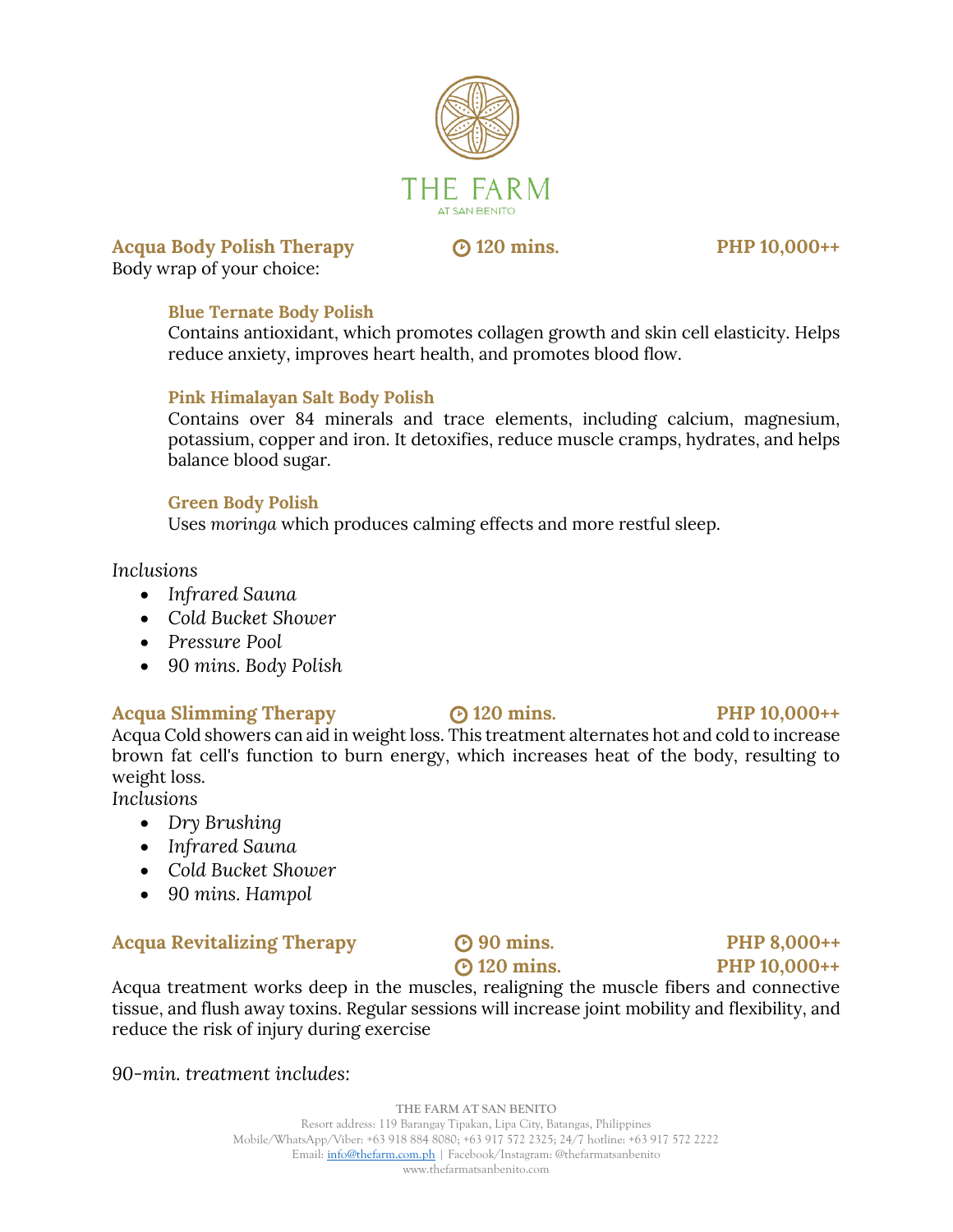

- *Infrared Sauna*
- *Cold Bucket Shower*
- *Pressure Pool*
- *60 mins. Hilot Pandanggo*

*120-min. treatment includes:*

- *Infrared Sauna*
- *Cold Bucket Shower*
- *Pressure Pool*
- *90 mins. Hilot Pandanggo*

# Acqua Rejuvenating Therapy **80 COM** 90 mins. PHP 8,000++

# **120 mins. PHP 10,000++**

Fresh aloe vera body wrap is applied in the form of Yin and Yang for hydration and skin cell renewal. Benefits include detoxification, contouring, rejuvenation and balance. Effectively heal chronic skin problems, such as psoriasis, acne and eczema.

*90-min. treatment includes:*

- *Infrared Sauna*
- *Steam Bath*
- *Cold Bucket Shower*
- *Pressure Pool*
- *60 mins. Aloe Vera Wrap*

*120-min. treatment includes:*

- *5 mins. Infrared Sauna*
- *Cold Bucket Shower*
- *Pressure Pool*
- *90 mins. Aloe Vera Wrap*

# **Water Wellness Therapy 120 mins. PHP 10,000++**

Water Wellness Therapy is made up of different treatments resulting to physiologic changes that are beneficial to human health.

It uses either Hot Water Treatment which causes superficial blood vessels to dilate, activate the sweat glands, loosen stiff joints, and remove toxic wastes from tissues; or Cold Water

## **THE FARM AT SAN BENITO** Resort address: 119 Barangay Tipakan, Lipa City, Batangas, Philippines Mobile/WhatsApp/Viber: +63 918 884 8080; +63 917 572 2325; 24/7 hotline: +63 917 572 2222 Email[: info@thefarm.com.ph](mailto:info@thefarm.com.ph) | Facebook/Instagram: @thefarmatsanbenito www.thefarmatsanbenito.com